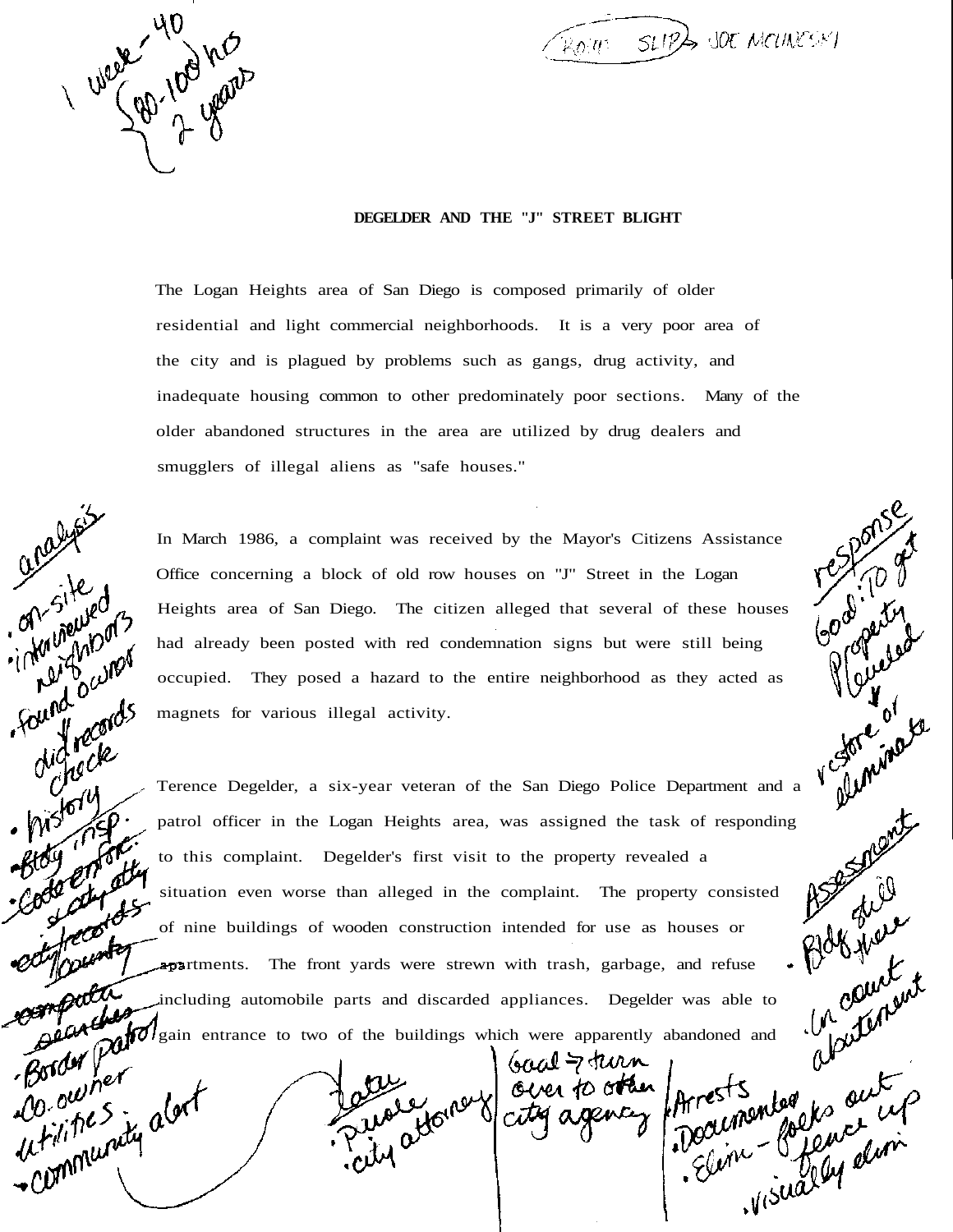noted evidence that they were occupied by large groups of transients. He also noted evidence of drug activity such as discarded balloons, burnt bottle caps, and what appeared to be drug residue. Degelder interviewed several individuals whom he found on the premises and discovered that the owner was a Mr. S. who was continuing to collect rent from several of the tenants. Degelder ran a records check on Mr. S and discovered that he had a felony record which included convictions for burglary, forgery, and assault. Degelder resolved that he was going to pursue the matter further.

Several days later, Degelder visited the offices of the city building inspector. He discovered that approximately nine months earlier the city had declared the buildings at the Logan Heights location as uninhabitable due to deterioration. Not satisfied with promises that they would "look into the situation," Degelder contacted Joseph Schilling of the City Attorney's Office, the deputy in charge of code enforcement. Schilling advised Degelder that if he could obtain a current building inspection, court action could be initiated against Mr. S. Degelder returned to the city administration building and contacted J. Warkentin, a city building inspector, and asked him to visit the premises that day. Degelder and Warkentin returned to the premises so that Warkentin could reinspect the buildings while Warkentin conducted his inspection, Degelder spoke with several residents. While interviewing one of the residents, Mr. S approached and identified himself to Degelder. When asked if he was collecting rent from the residents, Mr. S denied it explaining that he was only supplying the residents with receipts so that they could obtain welfare funds. Mr. S claimed that he could not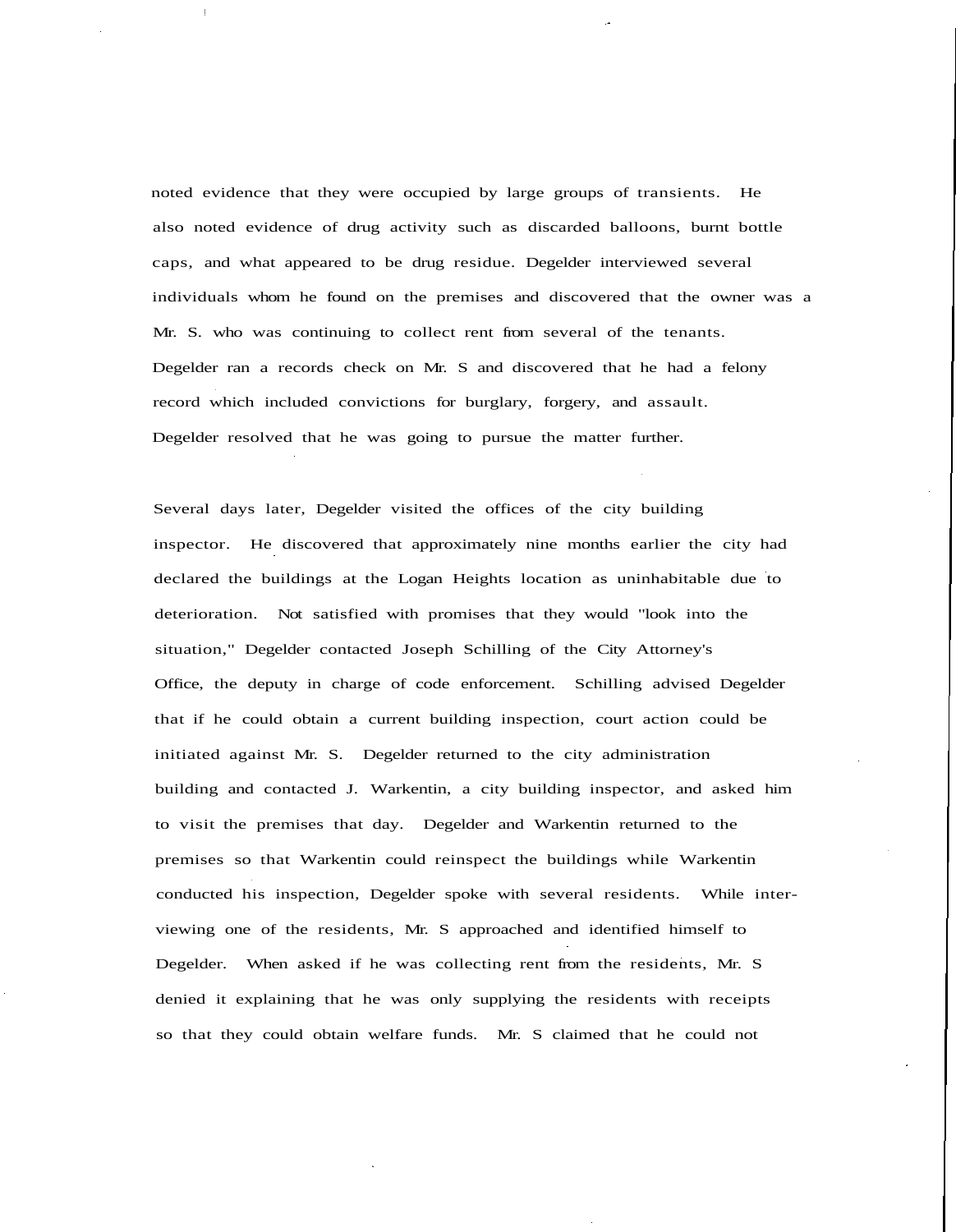afford to repair the buildings without public assistance. Mr. S then left the premises. Degelder spoke to several other individuals who were also paying rent to Mr. S and who complained of frequent illegal activity on the premises. Meanwhile, Mr. Warkentin was completing his inspection which revealed major Fire Code, Health and Safety Code, and Municipal Ordinance violations in all nine dwellings. Degelder returned to Schilling's office with this information. Mr. Schilling immediately initiated the required documents to file a civil complaint against the premises in Superior Court.

With encouragement from his supervisors, during the next several weeks, Degelder continued to gather evidence in support of the city's complaint. He initiated a records check of the premises and discovered an unusually large number of drug-related arrests taking place at that location. In addition, the premises had been the site of several raids by Border Patrol who apprehended literally hundreds of illegal aliens. Degelder visited the premises on several occasions and interviewed many residents and others he found there. During these visits he discovered further evidence of drug-related activity. On one such visit, Degelder spoke with several individuals living in one of the dwellings who admitted that they were illegal aliens. The Border Patrol was called and took them into custody. As a result of his investigation, Degelder became convinced that the premises were being utilized as drug "shooting galleries" and to hide illegal aliens.

In May 1986, the city filed a civil complaint in which the court was asked to order Mr. S to repair and maintain the property in accordance with applicable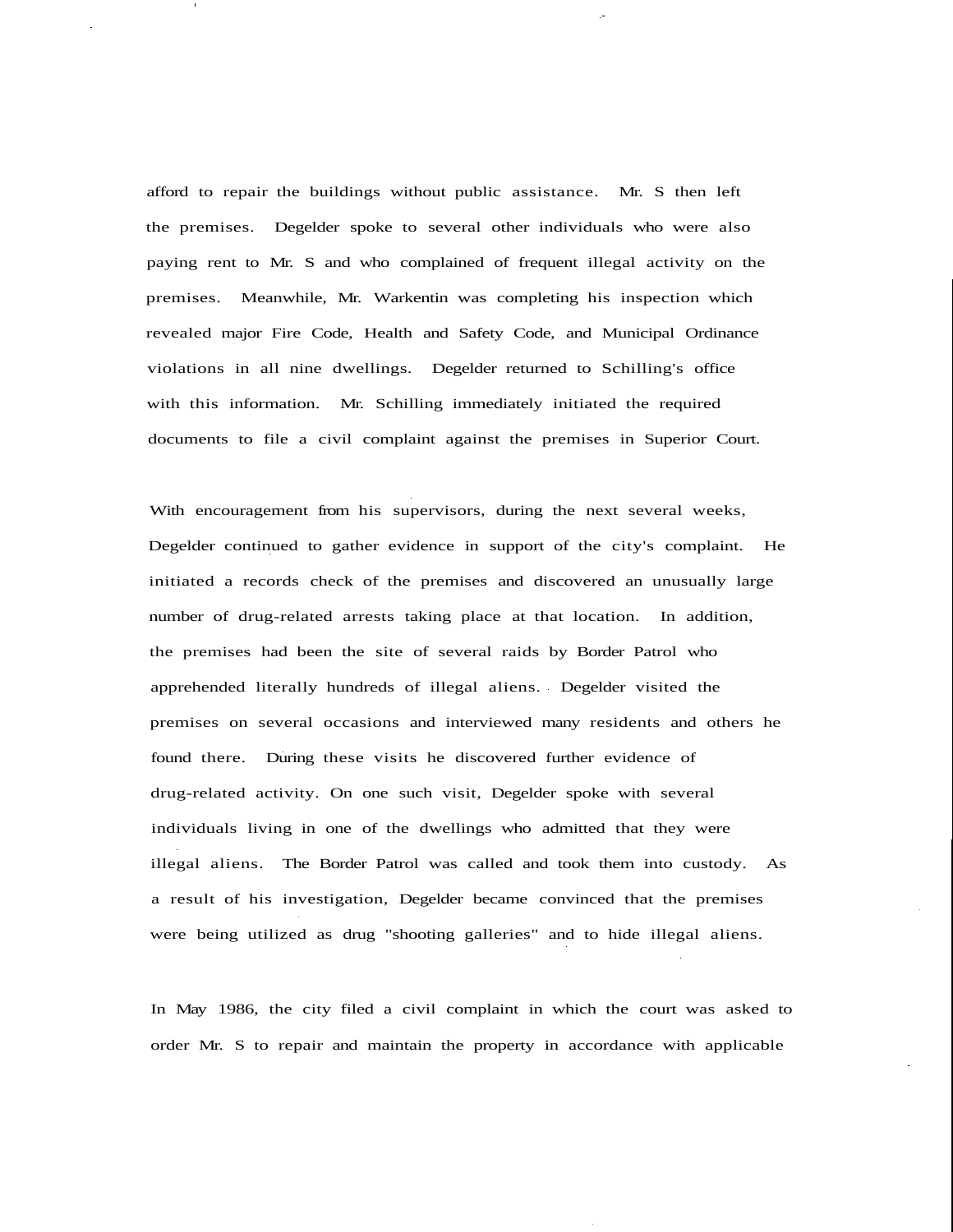codes and ordinances, to declare the property a public nuisance, and to issue a temporary restraining order which would effect the removal of all individuals currently living in each dwelling and cause the property to be fenced until the required repairs were accomplished. The court granted the restraining order and the next day city crews and police s supervised the removal of all the tenants and the erection of a fence around the entire premises. Several weeks later at the next hearing in the case, the court entered a preliminary injunction which continued the restraining order previously entered and further ordered that the premises remain boarded and fenced until the required repairs were completed.

Unfortunately, this court action did not mark, the successful resolution of this problem. Ownership of the property was not quite as clear as everyone first thought. Apparently, the property was previously owned by Mr. S's mother who, when she died, left it to her son and her faithful nurse. The nurse hired an attorney to represent her interests in the property and the court action became quite complicated from there. Over the next 18 months, negotiations took place between the attorneys and the city over who was responsible for how much of the repairs. Mr. S was not available for much of this time. The day after the court entered the preliminary injunction, Degelder arrested Mr. S for alleged possession of heroin. Mr. S was convicted and sentenced to 16 months in prison.

In January 1988, at a monthly Community Alert meeting, several residents complained that the "J" Street property in Logan Heights was once again the